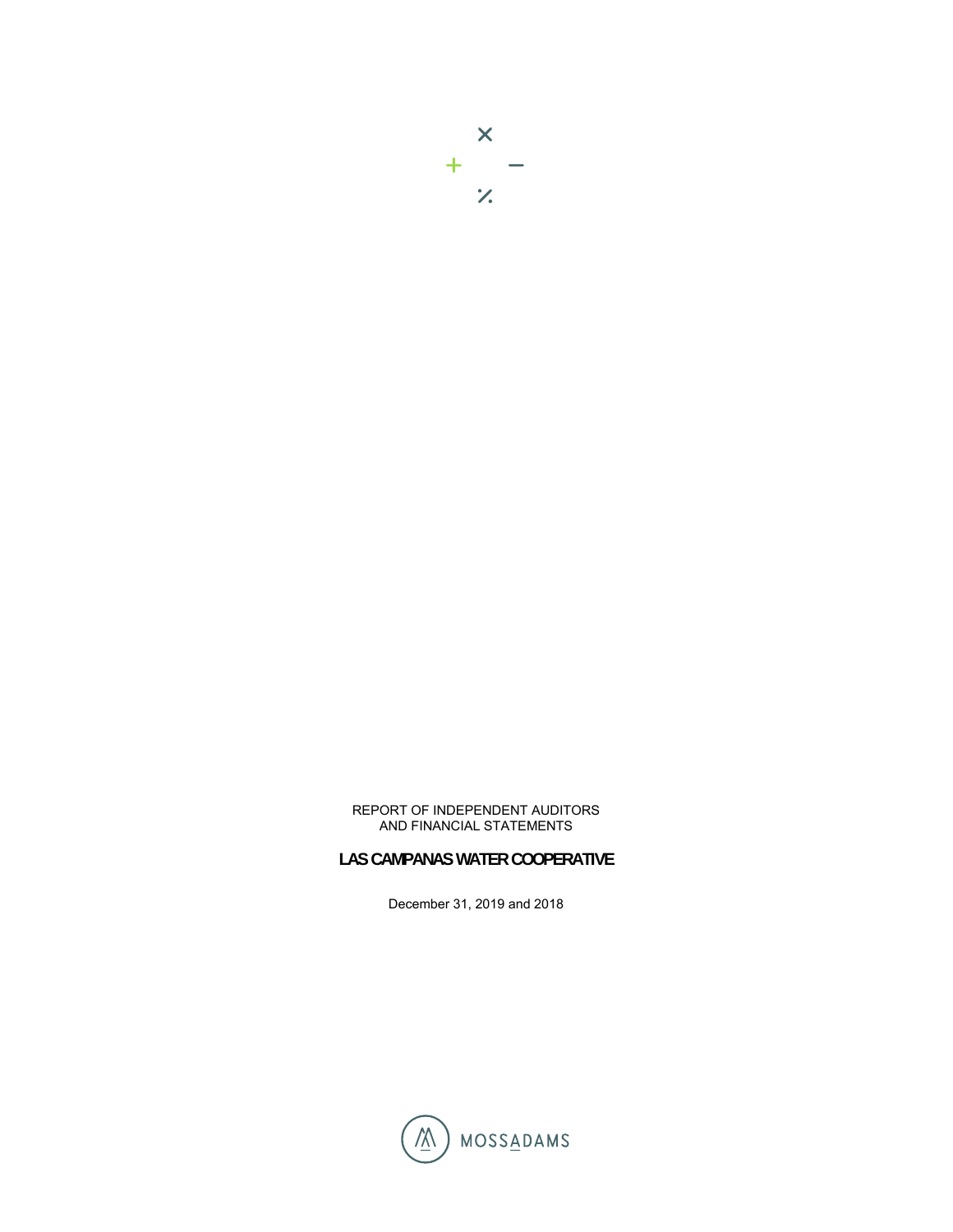# **Table of Contents**

|                                       | <b>PAGE</b> |
|---------------------------------------|-------------|
| <b>Report of Independent Auditors</b> | $1 - 2$     |
| <b>Financial Statements</b>           |             |
| <b>Balance Sheets</b>                 | 3           |
| <b>Statements of Operations</b>       | 4           |
| <b>Statements of Members' Capital</b> | 5           |
| <b>Statements of Cash Flows</b>       | 6           |
| <b>Notes to Financial Statements</b>  | $7 - 14$    |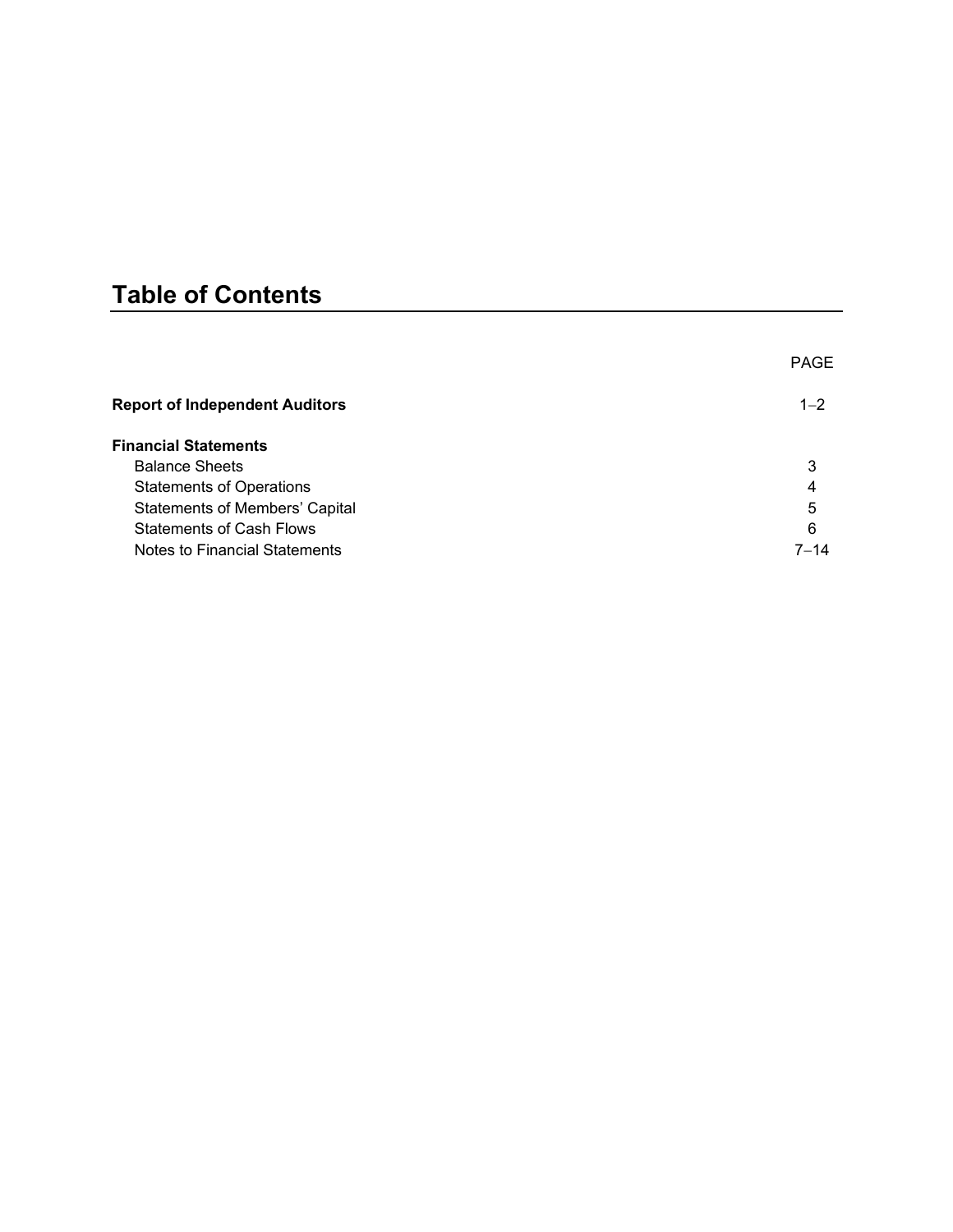

# **Report of Independent Auditors**

To the Members of Las Campanas Water and Sewer Cooperative Santa Fe, New Mexico

#### **Report on Financial Statements**

We have audited the accompanying financial statements of Las Campanas Water Cooperative (the "Co-op"), which comprise the balance sheets as of December 31, 2019 and December 31, 2018, and the related statements of operations, members' capital, and cash flows for the years then ended, and the related notes to the financial statements.

#### *Management's Responsibility for the Financial Statements*

Management is responsible for the preparation and fair presentation of these financial statements in accordance with accounting principles generally accepted in the United States of America; this includes the design, implementation, and maintenance of internal control relevant to the preparation and fair presentation of financial statements that are free from material misstatement, whether due to fraud or error.

#### *Auditor's Responsibility*

Our responsibility is to express an opinion on these financial statements based on our audits. We conducted our audits in accordance with auditing standards generally accepted in the United States of America. Those standards require that we plan and perform the audits to obtain reasonable assurance about whether the financial statements are free from material misstatement.

An audit involves performing procedures to obtain audit evidence about the amounts and disclosures in the financial statements. The procedures selected depend on the auditor's judgment, including the assessment of the risks of material misstatement of the financial statements, whether due to fraud or error. In making those risk assessments, the auditor considers internal control relevant to the entity's preparation and fair presentation of the financial statements in order to design audit procedures that are appropriate in the circumstances, but not for the purpose of expressing an opinion on the effectiveness of the entity's internal control. Accordingly, we express no such opinion. An audit also includes evaluating the appropriateness of accounting policies used and the reasonableness of significant accounting estimates made by management, as well as evaluating the overall presentation of the financial statements.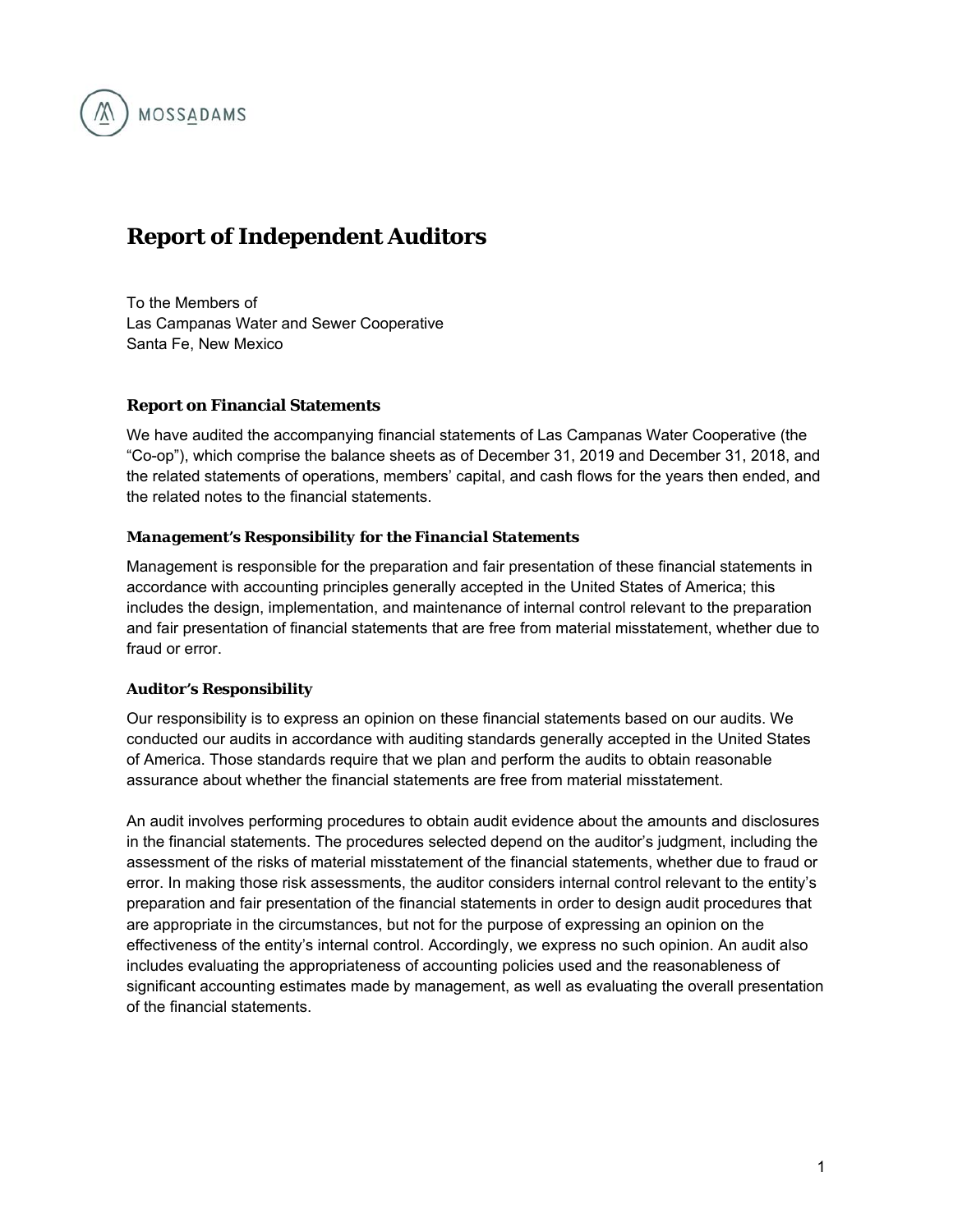We believe that the audit evidence obtained is sufficient and appropriate to provide a basis for our audit opinion.

#### *Opinion*

In our opinion, the financial statements referred to above present fairly, in all material respects, the financial position of Las Campanas Water Cooperative as of December 31, 2019 and 2018, and the results of its operations and its cash flows for the years then ended in accordance with accounting principles generally accepted in the United States of America.

#### *Emphasis of Matter*

#### *Adoption of New Accounting Standard*

As described in Note 1 to the financial statements, Las Campanas Water Cooperative adopted Accounting Standards Update (ASU) 2014-09, *Revenue from Contracts with Customers (Topic 606)*. Our opinion is not modified with respect to this matter.

Mess Adams LLP

Albuquerque, New Mexico May 13, 2020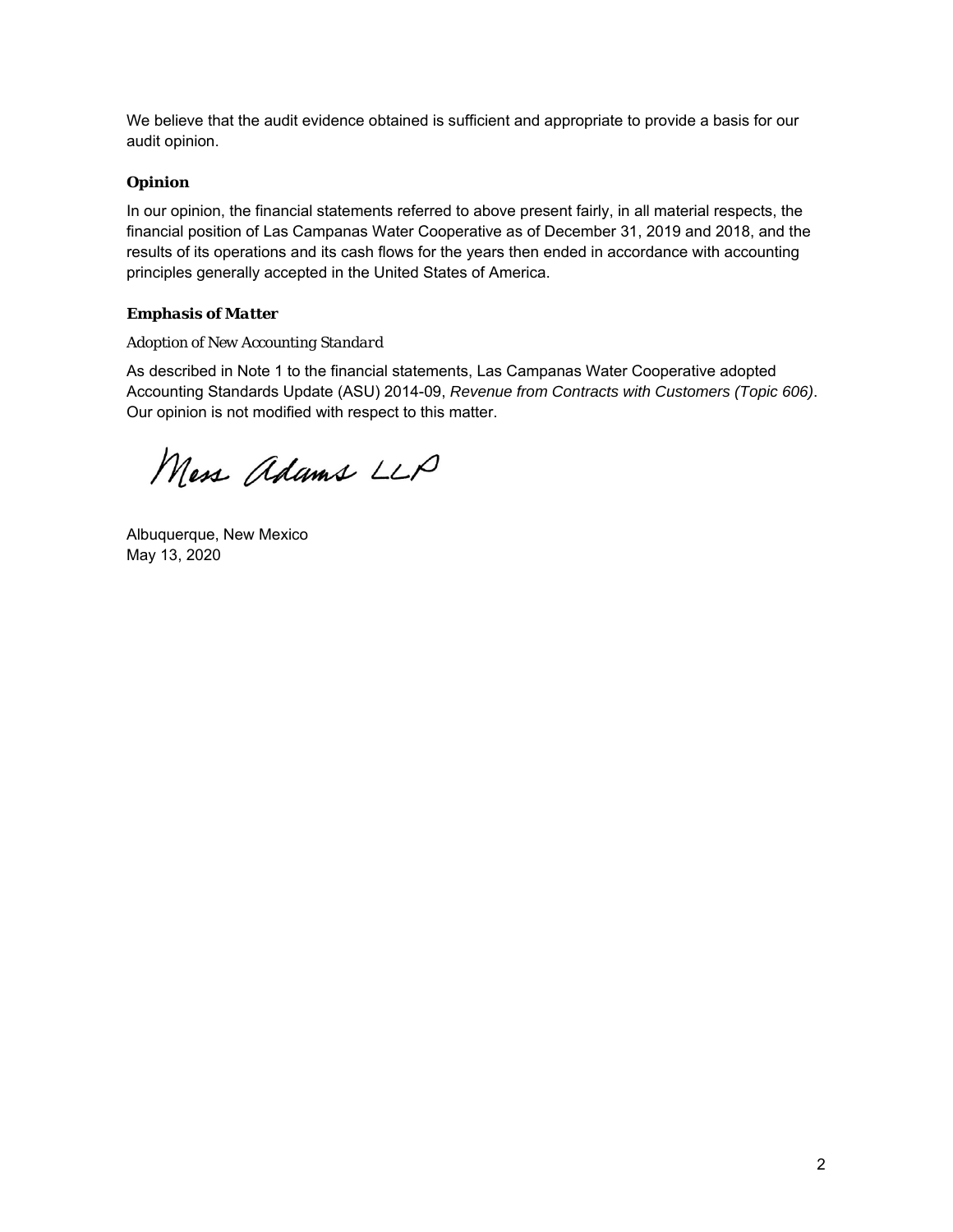# **Las Campanas Water Cooperative Balance Sheets**

#### **ASSETS**

|                                                         | December 31,    |                   |  |
|---------------------------------------------------------|-----------------|-------------------|--|
|                                                         | 2019            | 2018              |  |
| <b>CURRENT ASSETS</b>                                   |                 |                   |  |
| Cash and cash equivalents                               | \$<br>1,316,880 | \$<br>1,684,459   |  |
| Investment securities                                   | 5,087,089       | 4,773,223         |  |
| Accounts receivable from members, net of                |                 |                   |  |
| allowance of \$10,529 and \$10,549, respectively        | 201,407         | 208,626           |  |
| Prepaid assets                                          | 42,256          | 33,427            |  |
|                                                         |                 |                   |  |
| <b>Total current assets</b>                             | 6,647,632       | 6,699,735         |  |
|                                                         |                 |                   |  |
| Property and equipment, net of accumulated depreciation | 14,639,933      | 14,701,762        |  |
|                                                         |                 |                   |  |
| <b>Total assets</b>                                     | 21,287,565<br>P | 21,401,497<br>\$. |  |
| <b>LIABILITIES AND MEMBERS' CAPITAL</b>                 |                 |                   |  |
|                                                         |                 |                   |  |
| <b>CURRENT LIABILITIES</b>                              |                 |                   |  |
| Accounts payable                                        | \$<br>38,530    | 206,506<br>\$     |  |
| <b>Accrued liabilities</b>                              | 197,377         | 57,640            |  |
| <b>Total liabilities</b>                                | 235,907         | 264,146           |  |
|                                                         |                 |                   |  |
| COMMITMENTS AND CONTINGENCIES (Note 6 and Note 8)       |                 |                   |  |
| <b>MEMBERS' CAPITAL</b>                                 |                 |                   |  |
| Accumulated deficit                                     | (1,501,684)     | (1,323,681)       |  |
| Contributed capital                                     | 22,553,342      | 22,461,032        |  |
|                                                         |                 |                   |  |
| Total members' capital                                  | 21,051,658      | 21, 137, 351      |  |
| Total liabilities and members' capital                  | 21,287,565      | <u>21,401,497</u> |  |
|                                                         |                 |                   |  |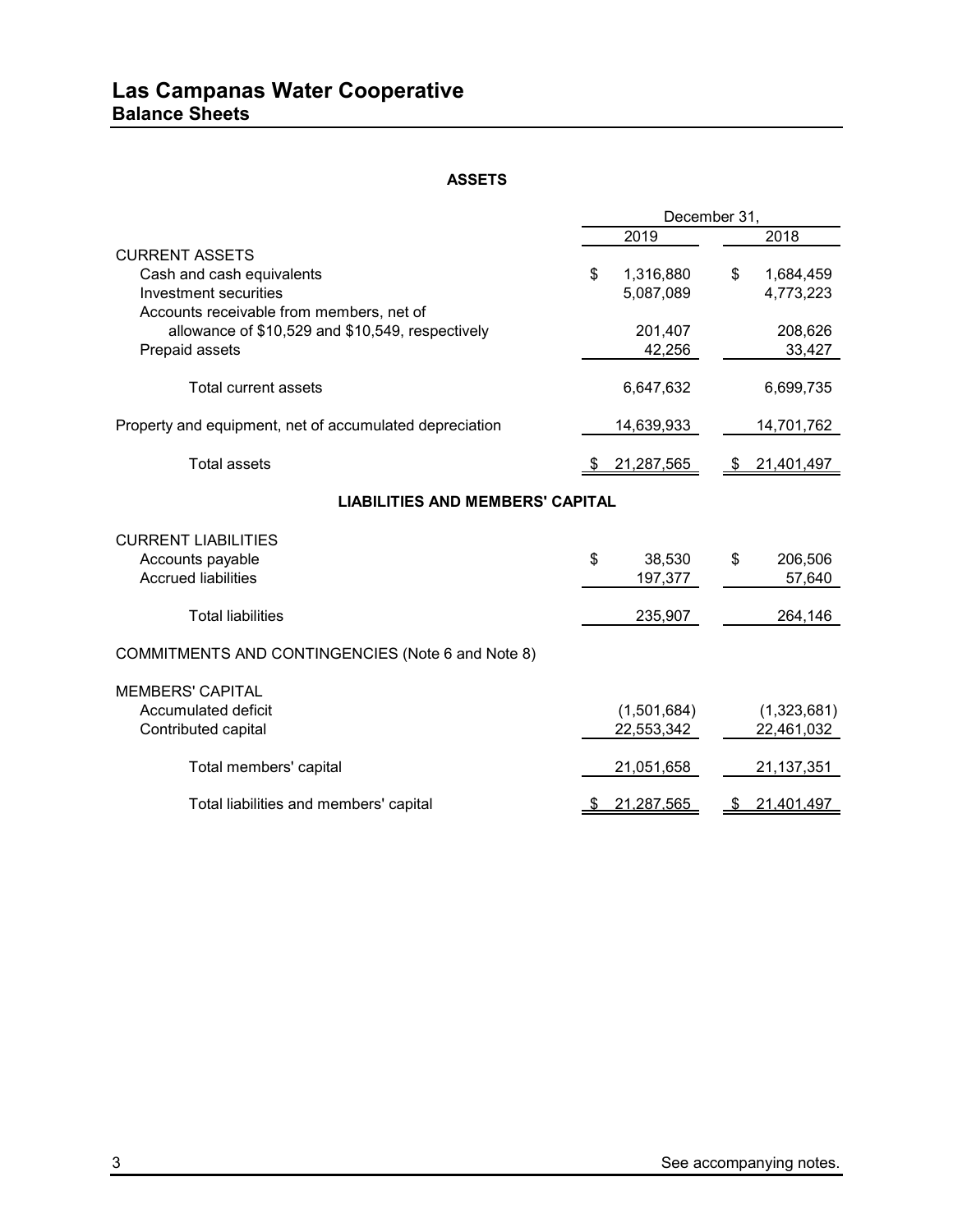|                                               | December 31,    |                   |  |  |
|-----------------------------------------------|-----------------|-------------------|--|--|
|                                               | 2019            | 2018              |  |  |
| <b>REVENUES</b>                               |                 |                   |  |  |
| Fees                                          | \$<br>1,800,423 | \$<br>1,784,780   |  |  |
| Surcharges, net of abatements                 | 117,476         | 128,576           |  |  |
| Total operating revenues                      | 1,917,899       | 1,913,356         |  |  |
| <b>EXPENSES</b>                               |                 |                   |  |  |
| Purchased water                               | 545,302         | 543,838           |  |  |
| Outside services                              | 608,497         | 574,353           |  |  |
| Administrative                                | 616,109         | 537,239           |  |  |
| Repairs and maintenance                       | 80,284          | 109,365           |  |  |
| Electricity                                   | 116,260         | 114,554           |  |  |
| <b>Buckman Direct Diversion project costs</b> | 71,399          | 95,334            |  |  |
| Insurance                                     | 28,070          | 27,357            |  |  |
| Meters expense                                | 6,093           | 5,533             |  |  |
| Licenses and other taxes                      | 2,720           | 3,100             |  |  |
| Bad debt expense                              | 1,236           | 292               |  |  |
|                                               | 2,075,970       | 2,010,965         |  |  |
| LOSS FROM OPERATIONS BEFORE DEPRECIATION      | (158, 071)      | (97, 609)         |  |  |
| Depreciation                                  | 367,413         | 370,163           |  |  |
| <b>LOSS FROM OPERATIONS</b>                   | (525, 484)      | (467, 772)        |  |  |
| NON-OPERATING ACTIVITY                        |                 |                   |  |  |
| Net realized and unrealized gain (loss)       | 191,161         | (79, 963)         |  |  |
| Interest income                               | 58              | 95                |  |  |
| Dividend income                               | 146,016         | 121,480           |  |  |
| Other income                                  | 10,246          |                   |  |  |
|                                               |                 |                   |  |  |
| Total non-operating income, net               | 347,481         | 41,612            |  |  |
| <b>NET LOSS</b>                               | (178,003)       | (426, 160)<br>-\$ |  |  |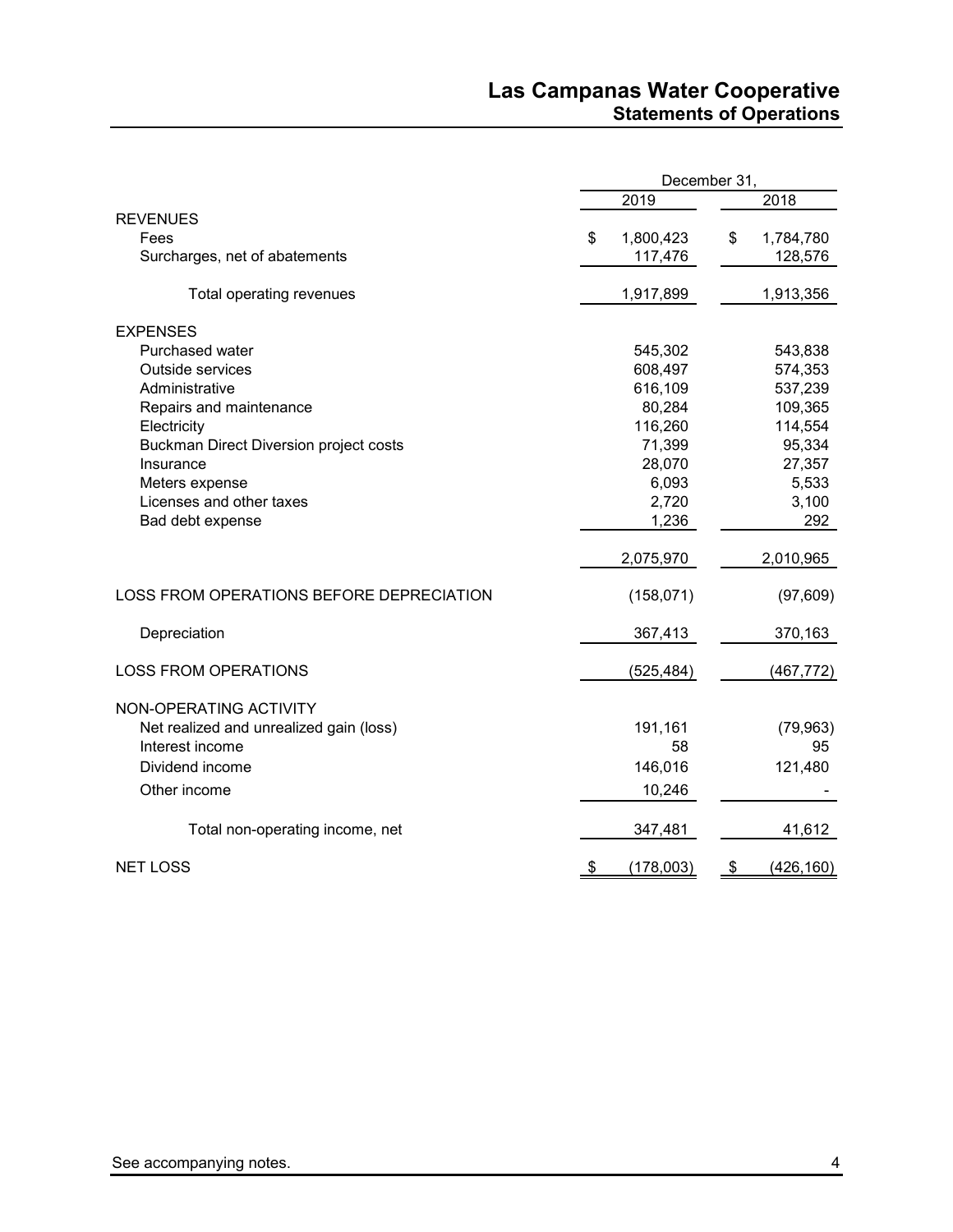# **Las Campanas Water Cooperative Statements of Members' Capital**

|                                                                              | Accumulated<br>Balance (Deficit) | Contributed<br>Capital      | Total                                     |
|------------------------------------------------------------------------------|----------------------------------|-----------------------------|-------------------------------------------|
| BALANCE, December 31, 2017, capital (deficit)<br>Membership fees<br>Net loss | \$<br>(897, 521)<br>(426,160)    | \$<br>22,316,582<br>144,450 | \$<br>21,419,061<br>144,450<br>(426, 160) |
| BALANCE, December 31, 2018, capital (deficit)<br>Membership fees<br>Net loss | (1,323,681)<br>(178,003)         | 22,461,032<br>92,310        | 21,137,351<br>92.310<br>(178,003)         |
| BALANCE, December 31, 2019, capital (deficit)                                | \$<br>(1,501,684)                | 22,553,342                  | 21,051,658                                |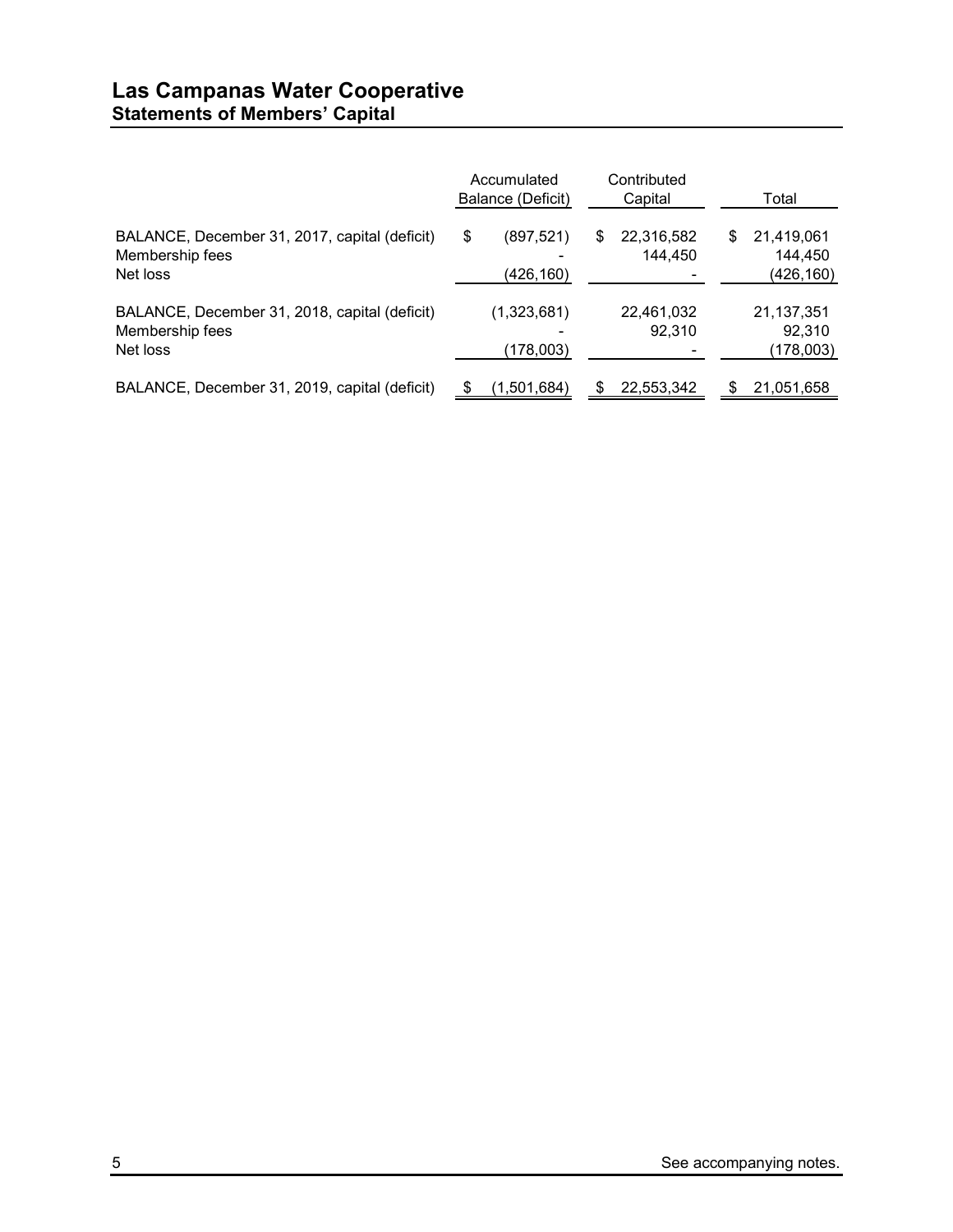|                                                     | Years Ended December 31, |                  |
|-----------------------------------------------------|--------------------------|------------------|
|                                                     | 2019                     | 2018             |
| CASH FLOWS FROM OPERATING ACTIVITIES                |                          |                  |
| Net loss                                            | \$<br>(178,003)          | \$<br>(426, 160) |
| Adjustments to reconcile operating loss to net cash |                          |                  |
| provided by operating activities                    |                          |                  |
| Depreciation                                        | 367,413                  | 370,163          |
| Net realized and unrealized (gain) loss             | (191, 161)               | 79,963           |
| Bad debt written off                                | (20)                     | (729)            |
| Bad debt expense                                    |                          | (292)            |
| Changes in operating assets and liabilities         |                          |                  |
| Accounts receivable from members                    | 7,239                    | 32,832           |
| Prepaid assets                                      | (8,829)                  | (17, 381)        |
| Accounts payable                                    | (167, 976)               | 134,996          |
| <b>Accrued liabilities</b>                          | 139,737                  | 28,812           |
|                                                     |                          |                  |
| Net cash (used in) provided by operating activities | (31,600)                 | 202,204          |
| CASH FLOWS FROM INVESTING ACTIVITIES                |                          |                  |
| Purchase of securities                              | (122, 705)               | (99, 703)        |
| Purchase of property and equipment                  | (305, 584)               | (272, 425)       |
|                                                     |                          |                  |
| Net cash used in investing activities               | (428, 289)               | (372, 128)       |
| CASH FLOWS FROM FINANCING ACTIVITIES                |                          |                  |
| Membership fees received                            | 92,310                   | 144,450          |
| Net cash provided by financing activities           | 92,310                   | 144,450          |
| NET DECREASE IN CASH AND CASH EQUIVALENTS           | (367, 579)               | (25, 474)        |
| CASH AND CASH EQUIVALENTS, beginning of period      | 1,684,459                | 1,709,933        |
| CASH AND CASH EQUIVALENTS, end of year              | \$<br>1,316,880          | \$<br>1,684,459  |
|                                                     |                          |                  |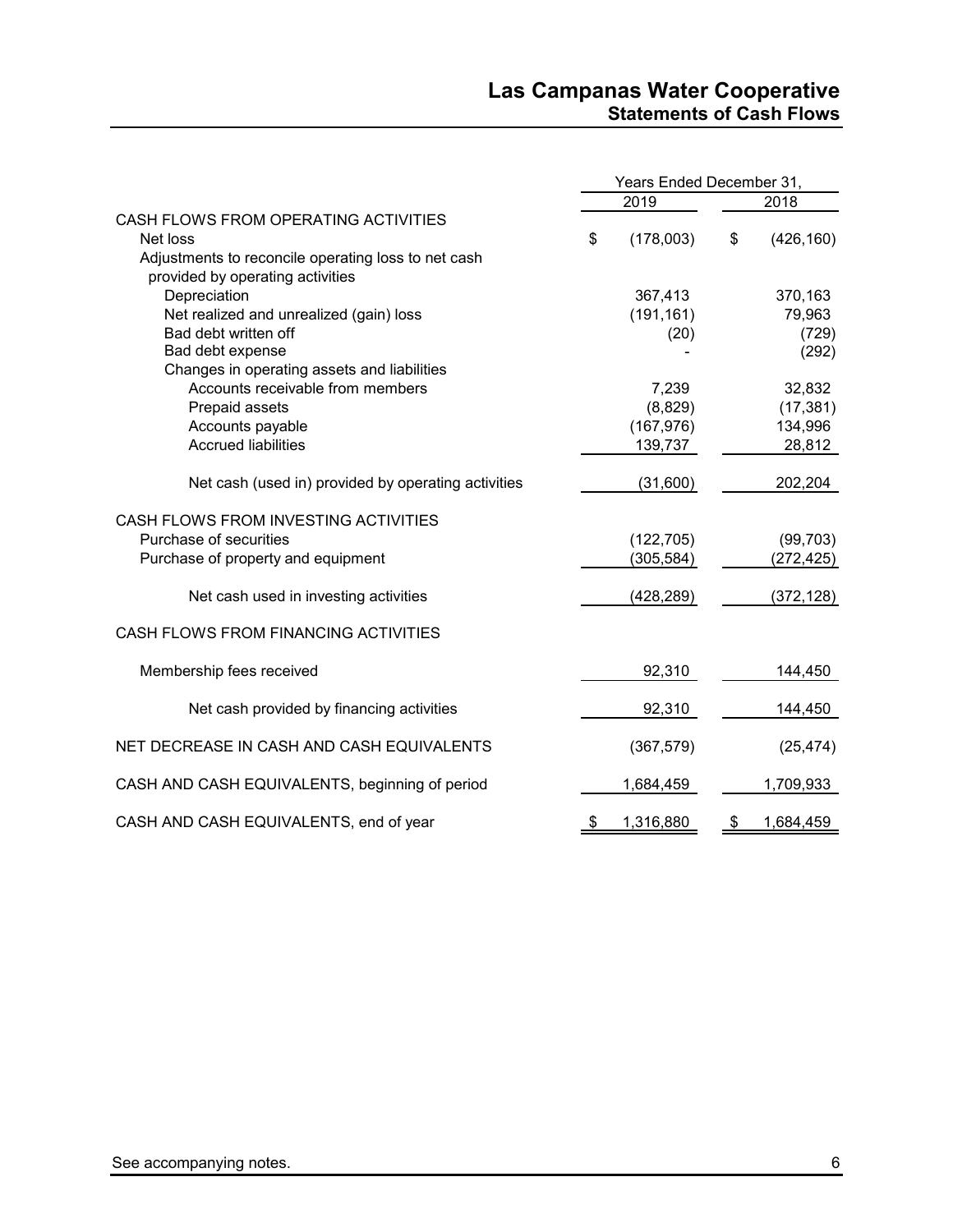#### **Note 1 – Organization and Summary of Significant Accounting Policies**

#### **Organization and Background**

Las Campanas Water Cooperative was formed on January 22, 1993, under the laws of the State of New Mexico, for the purpose of providing water service to its members located in the residential community known as Las Campanas in Santa Fe, New Mexico. The members of the Las Campanas Homeowners Water Cooperative consist of residential lot purchasers in the Las Campanas development. The operations of the Las Campanas Homeowners Water Cooperative began July 1, 1994.

Las Campanas Sewer Cooperative was formed on June 26, 1995 under the laws of the State of New Mexico, for the purpose of providing sewer service to its members located in the residential community known as Las Campanas in Santa Fe, New Mexico. The members of the Las Campanas Sewer Cooperative consist of residential lot purchasers in the Las Campanas development. The operations of the Las Campanas Sewer Cooperative began July 1, 1995.

The assets and operations of the Las Campanas Homeowners Water Cooperative and Las Campanas Sewer Cooperative were combined effective June 1, 2012. The combined entity, Las Campanas Water and Sewer Cooperative (the Co-op), is controlled by a Board of Directors consisting of cooperative members. The Board of Directors is responsible for oversight of the Co-op's management and is responsible for establishing policies. The Directors are not compensated for their services.

#### **Buckman Direct Diversion Project**

The Buckman Direct Diversion Project is a shared facility with the City of Santa Fe, Santa Fe County, the Co-op, and The Club at Las Campanas. This relationship is described, from design through operations, in the Facility Operations Agreement between the proponents. This project, which diverts water from the Rio Grande, is the fulfillment of the 1994 Replacement Water Agreement with the Santa Fe County for a 100-year water supply as required by the Master Plan. The Co-op signed the First Amendment to the Facility Operations and Procedures Agreement (the Agreement) for the Buckman Diversion Project with an effective date of July 1, 2016.

#### **Bulk Water Service Agreement**

On October 16, 2009, the Co-op and Santa Fe County approved at the Board of County Commissioners a Bulk Water Service Agreement (BWSA) with full build-out anticipated to be 2030. This agreement provides potable water to the Co-op as a bulk wholesale customer of the County on a perpetual basis. Deliveries pursuant to this agreement commenced on May 1, 2011. Prior to May 1, 2011, all water was purchased from the City of Santa Fe.

#### **Basis of Accounting**

The accompanying financial statements have been prepared on the accrual basis of accounting in accordance with accounting principles generally accepted in the United States of America.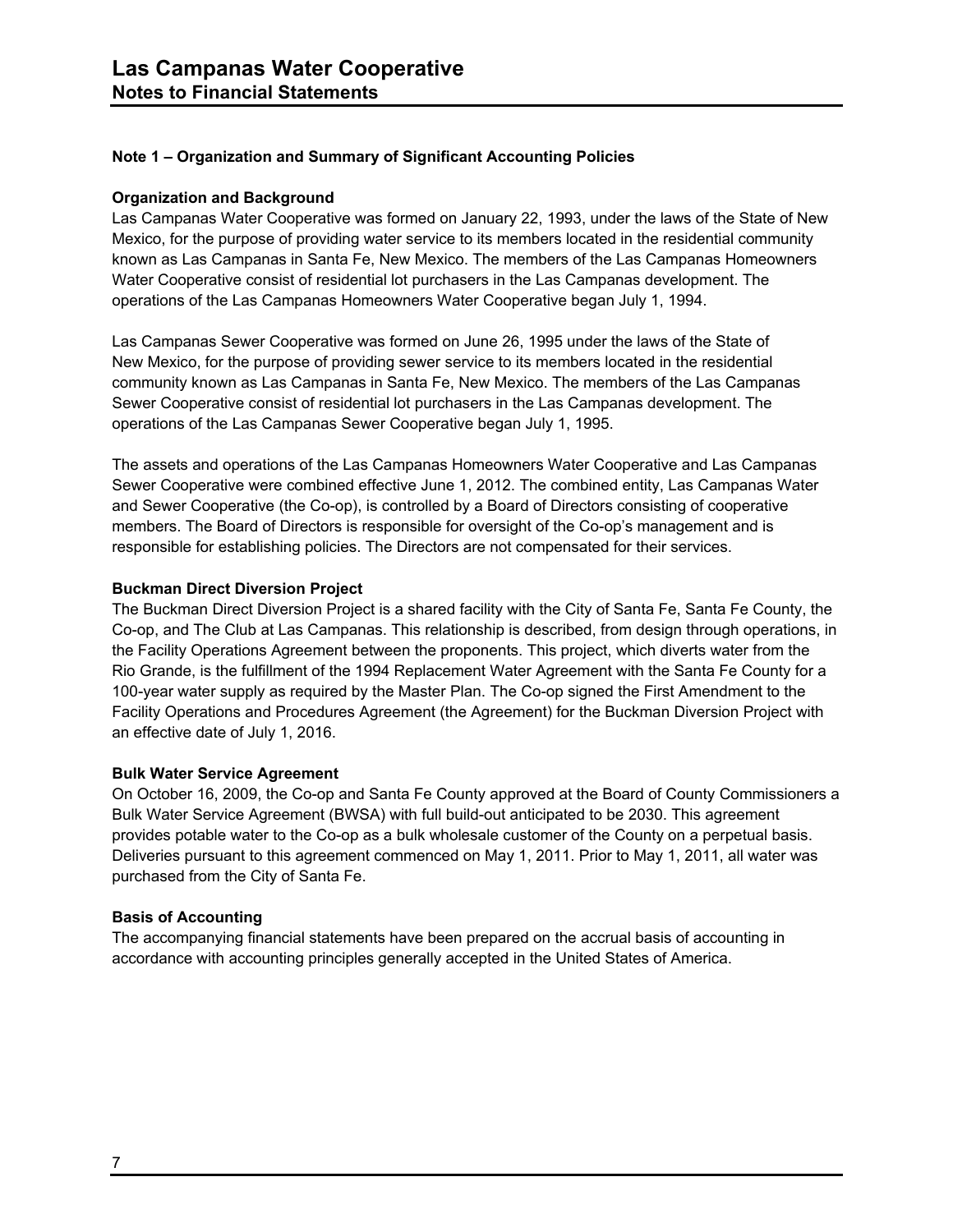#### **Note 1 – Organization and Summary of Significant Accounting Policies (continued)**

#### **Cash and Cash Equivalents**

The Co-op considers highly liquid investments with original maturities of three months or less when purchased to be cash equivalents.

Cash is held in depository accounts at various financial institutions. The combined account balance at any given institution may exceed the Federal Deposit Insurance Corporation (FDIC) insurance coverage and, as a result, there is a concentration of credit risk related to amounts on deposits in excess of FDIC insurance coverage. As of December 31, 2019 and 2018, the amounts on deposit that exceeded the FDIC insurance limit of \$250,000 were \$95,563 and \$155,428. Management believes, based on the quality of the financial institutions, that the risk is not significant.

#### **Investments**

Investment securities are carried by the Co-op at fair value in accordance with accounting principles generally accepted in the United States. The fair value of investment securities is determined based on quoted market prices and estimates of value for non-traded securities. Investment securities are comprised of mutual funds in 2019 and in 2018.

#### **Accounts Receivable**

Accounts receivable are carried at original invoice amount less an estimate made for doubtful receivables based on a review of all outstanding amounts on a quarterly basis. Management determines the allowance for uncollectible accounts by identifying troubled accounts and by using historical experience applied to an aging of accounts. Accounts receivable are written off when deemed uncollectible. Recoveries of accounts receivable previously written off are recorded when received. An account receivable is considered to be past due if any portion of the receivable balance is outstanding for more than 30 days.

#### **Property and Equipment**

A "Fixed Asset" is defined by the Co-op as a unit of property that: (1) has an economic useful life that extends beyond 12 months and was acquired or produced for a cost of \$5,000 or more. Fixed assets include items of property and equipment such as furniture, equipment, water distribution system, and collection and treatment system.

In line with industry standards, the Co-op utilizes the composite rate depreciation method. The composite method includes all utility plant assets segregated into a single category in which a deprecation rate of 2.5% is applied to the entire group of assets based on the estimated useful lives of those utility plant assets.

#### **Income Taxes**

The Co-op qualifies as a tax-exempt organization under Section 501(c)(12) of the Internal Revenue Code and, accordingly, if certain conditions are met, is not subject to federal income tax, except to the extent that it has unrelated business income.

The Co-op applies the provisions of Financial Accounting Standards Board (FASB) Accounting Standards Codification (ASC) 740, *Income Taxes*. FASB ASC 740 provides detailed guidance for the financial statement recognition, measurement, and disclosure of uncertain tax positions in an enterprise's financial statements. Uncertain income tax positions must meet a more-likely-than-not recognition threshold at the effective date to be recognized upon the adoption of FASB ASC 740 and in subsequent periods.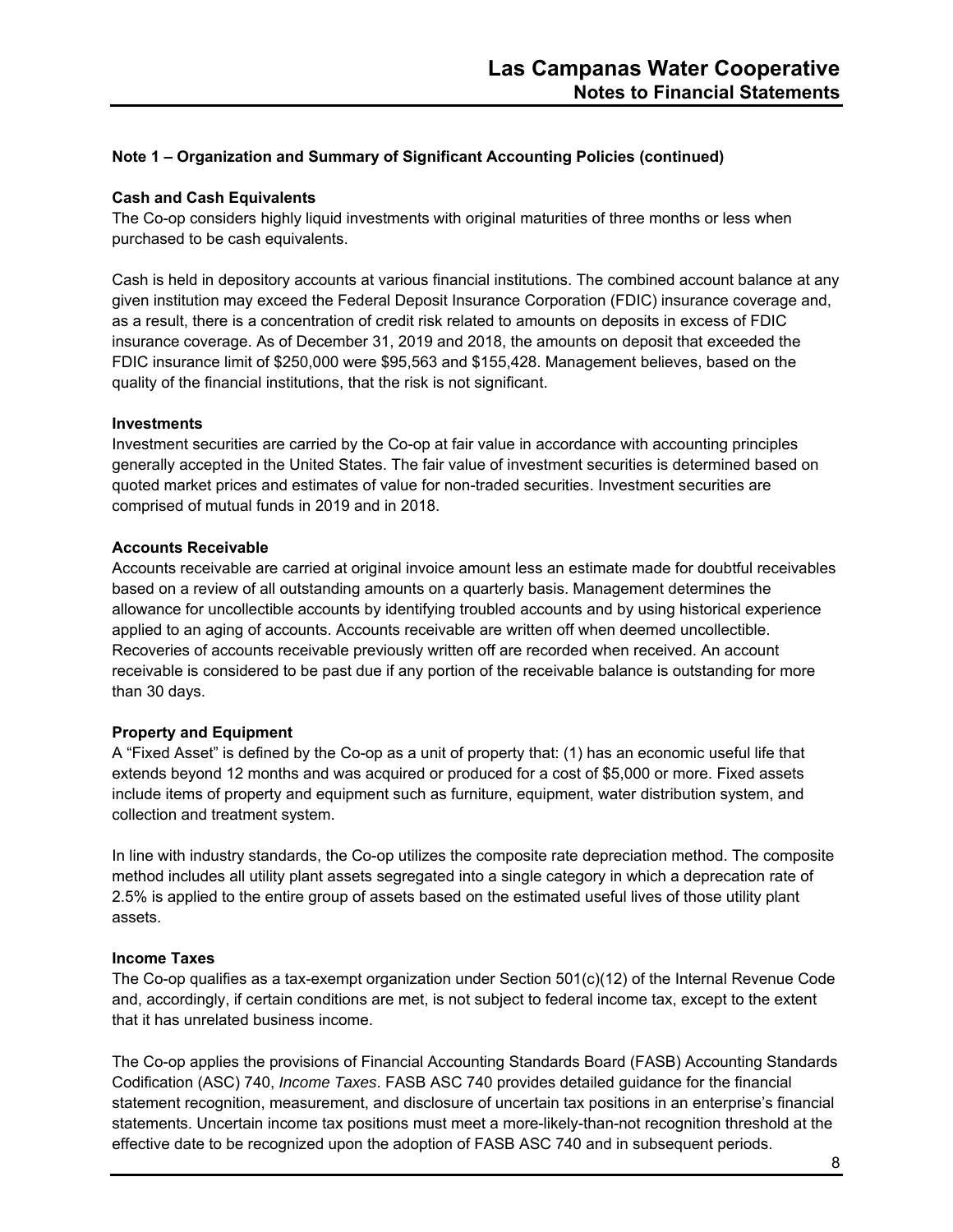#### **Note 1 – Organization and Summary of Significant Accounting Policies (continued)**

The provisions of FASB ASC 740 have been applied to all Co-op income tax positions commencing from that date. The Co-op's policy is to classify income tax penalties and interest according to their natural classification in its financial statements. During the years ended December 31, 2019 and 2018, the Co-op incurred no interest and penalties. As of December 31, 2019, management does not believe the Co-op has any uncertain tax positions that would require financial statement recognition, measurement, or disclosure under FASB ASC 740.

#### **Fees and Deposits**

Effective January 1, 2019, the Co-op retroactively changed its accounting methods for revenue recognition as a result of implementing the requirements in the Financial Accounting Standard Board's (FASB) Accounting Standards Update (ASU) No. 2014-09, *Revenue from Contracts with Customers (Topic 606)*. The Co-op adopted the requirements of the new revenue recognition guidance utilizing the full-modified retrospective transition method. The adoption of the new guidance did not result in a change to members' capital as of January 1, 2018.

Fees consist of sewer and water usage charges for residential and commercial customers, and system maintenance charges in accordance with a published rate schedule approved by the Co-op's Board of Directors.

To admit new residential members, the Co-op collects a deposit (currently \$2,490 for water and \$2,250 for sewer) and warrants that service will be provided to the member when needed. The deposits are non-refundable and are recognized as contributed capital upon receipt. Sale or transfer of a member's lot effectively terminates the membership of the seller and the initial deposit collected as contributed capital transfers to the new owner. Annual revenues in excess of annual expenses are invested at the discretion of the Board of Directors.

Surcharge revenue consists of charges to residential customers that exceed their monthly water allotment. The surcharges are included in the monthly invoice and are calculated in accordance with a published rate schedule approved by the Co-op's Board of Directors.

For these services, the customer is receiving a continuous benefit. Revenue related to these services is recognized at the time that the customer is invoiced. Per the practical expedient set forth in ASC 606-10-5-4 since the Co-op has the right to invoice and this corresponds directly to the value transferred to the customer, the Co-op recognizes revenue at a point-in-time.

#### **Use of Estimates**

The preparation of financial statements in conformity with accounting principles generally accepted in the United States requires management to make estimates and assumptions that affect the amounts reported in the financial statements and accompanying notes. Actual results could differ from those estimates.

#### **Recent Accounting Pronouncements**

In February 2016, the FASB issued ASU No. 2016-02, *Leases (Topic 842)*, which increases transparency and comparability among entities by recognizing lease assets and lease liabilities on the statement of financial position and disclosing key information about leasing arrangements in the financial statements of lessees. This update is effective for fiscal years beginning after December 15, 2020, with early adoption permitted. The Co-op is currently evaluating the impact of this ASU, but does not anticipate a significant impact to the financial statements upon adoption.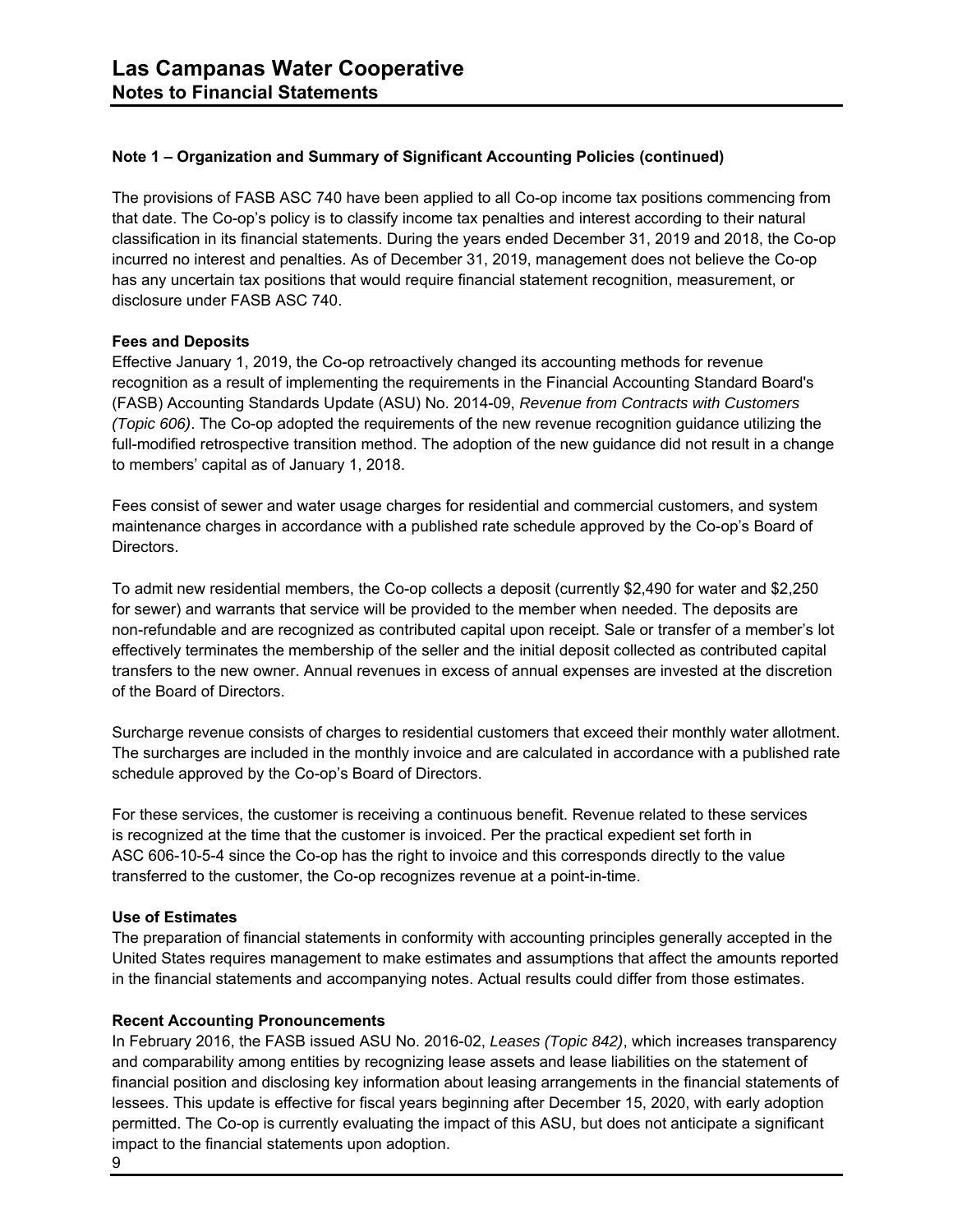#### **Note 1 – Organization and Summary of Significant Accounting Policies (continued)**

In August 2018, the FASB issued ASU 2018-13, *Fair Value Measurement (Topic 820): Disclosure Framework - Changes to the Disclosure Requirements for Fair Value Measurement*. This ASU modifies the disclosure requirements on fair value measurements in Topic 820. The amendments in ASU 2018-13 are effective for all entities for fiscal years beginning after December 15, 2019. Changes in unrealized gains and losses, the range and weighted average of significant unobservable inputs used to develop Level 3 fair value measurements and the narrative description of measurement uncertainty should be applied prospectively for only the most recent interim or annual period presented in the initial fiscal year of adoption. All other amendments should be applied retrospectively to all periods presented upon their effective date. The Co-op is currently evaluating the impact of this ASU, but does not anticipate a significant impact to the financial statements upon adoption.

#### **Subsequent Events**

Subsequent events are events or transactions that occur after the balance sheet date but before financial statements are available to be issued. The Co-op recognizes in the financial statements the effects of all subsequent events that provide additional evidence about conditions that existed at the date of the balance sheet, including estimates inherent in the process of preparing financial statements. The Co-op's financial statements do not recognize subsequent events that provide evidence about conditions that did not exist at the date of the balance sheet but arose after the balance sheet date and before financial statements are available to be issued.

Subsequent to December 31, 2019, the World Health Organization declared the novel coronavirus outbreak a public health emergency. In March 2020, the State of New Mexico declared a state of emergency and has issued several measures to aid in social distancing as an attempt to prevent the spread of the coronavirus, including work from home initiatives and a temporary hold on gatherings of ten or more. The Co-op will continue to monitor the situation closely, but given the uncertainty about the situation, the Co-op can't estimate the impact to our financial statements.

The Co-op has evaluated subsequent events through May 13, 2020, which is the date the financial statements were available for issuance.

#### **Note 2 – Reserve Fund**

The Board of Directors established a major repair and replacement reserve (the Fund) for future replacement costs of physical plant or equipment in 2014. In 2020 the Co-op adopted an updated policy establishing a major and replacement reserve of \$4.5 million and an operating reserve of 60 days of operating expenses. The Board has agreed to define and approve all sources and uses of funds during the fiscal year and will review and update reserve values annually prior to the start of the budgeting process.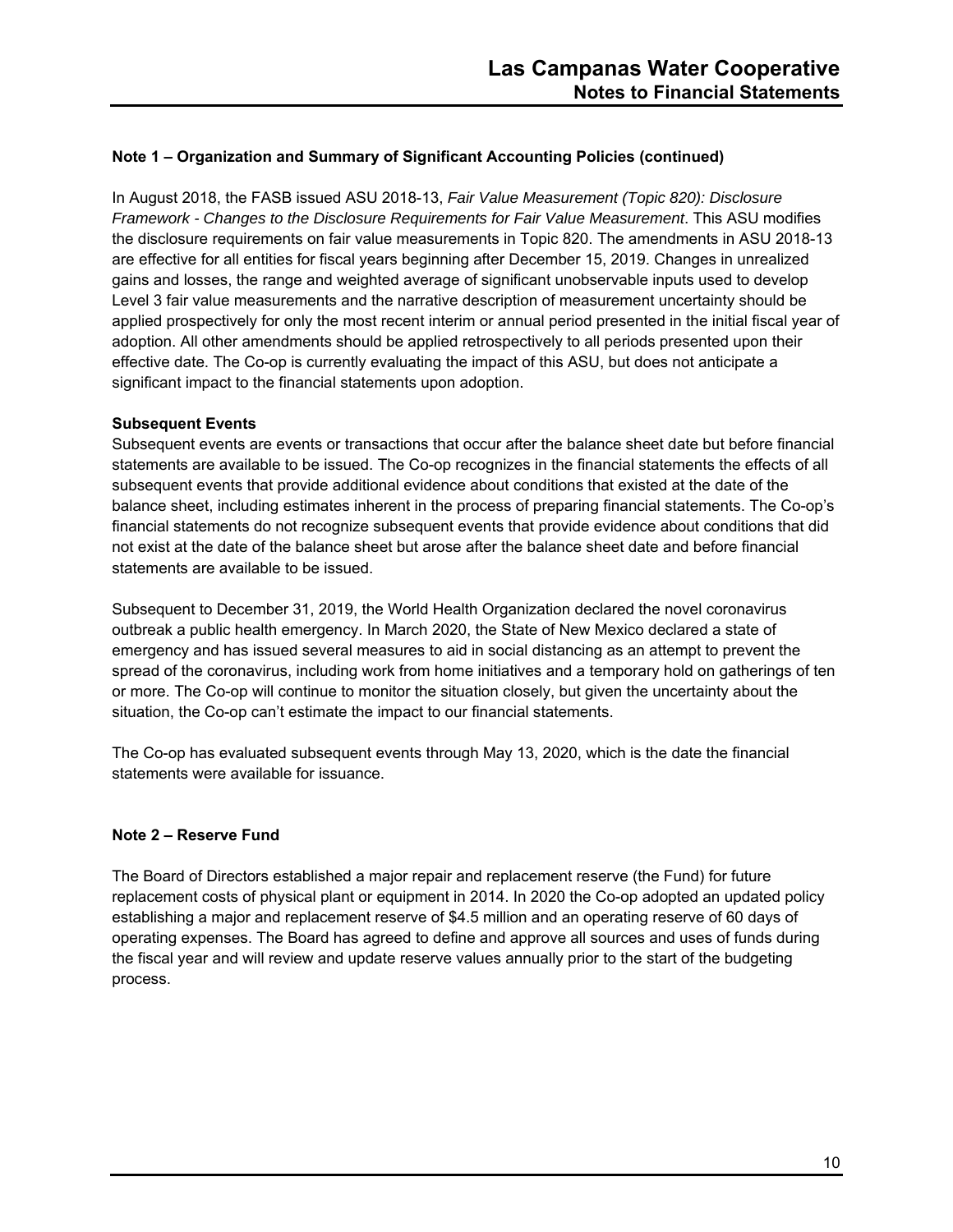#### **Note 3 – Fair Value Measurements**

Financial Accounting Standards Board (FASB) *Accounting Standards Codification* (ASC) 820, *Fair Value Measurements and Disclosures*, provides the framework for measuring fair value. That framework provides a fair value hierarchy that prioritizes the inputs to valuation techniques used to measure fair value. The hierarchy gives the highest priority to unadjusted quoted prices in active markets for identical assets or liabilities (Level 1 measurement) and the lowest priority to unobservable inputs (Level 3 measurements). The three levels of the fair value hierarchy under FASB ASC 820 are described as follows:

#### **Basis of Fair Value Measurement**

**Level 1** – Inputs to the valuation methodology are unadjusted quoted prices for identical assets or liabilities in active markets that the Co-op has the ability to access.

**Level 2** – Quoted prices in markets that are not considered to be active or financial instruments without quoted market prices, but for which all significant inputs are observable, either directly or indirectly.

**Level 3** – Inputs to the valuation methodology are unobservable and significant to the fair value measurement.

The asset or liability's fair value measurement level within the fair value hierarchy is based on the lowest level of any input that is significant to the fair value measurement. Valuation techniques used need to maximize the use of observable inputs and minimize the use of unobservable inputs.

Following is a description of the valuation methodologies used for assets measured at fair value. There have been no changes in the methodologies used at December 31, 2019 and 2018.

#### **Mutual Funds**

Valued at market value of shares held by the Co-op at year end using prices quoted by the relevant pricing agent.

The valuation methods used by the Co-op may produce a fair value calculation that may not be indicative of net realizable value or reflective of future fair values. Furthermore, although the Co-op believes its valuation methods are appropriate and consistent with other market participants, the use of different methodologies or assumptions to determine the fair value of certain financial instruments could result in a different fair value measurement at the reporting date.

The mutual funds had a fair value of \$5,087,089 and \$4,773,223 as of December 31, 2019 and 2018, respectively. All mutual funds were valued using level 1 measurements.

Realized and unrealized gains and (losses) included in changes in net assets for the years ended December 31, 2019 and 2018 were \$167,850 and (\$79,963), respectively, and are reported on the statements of operations.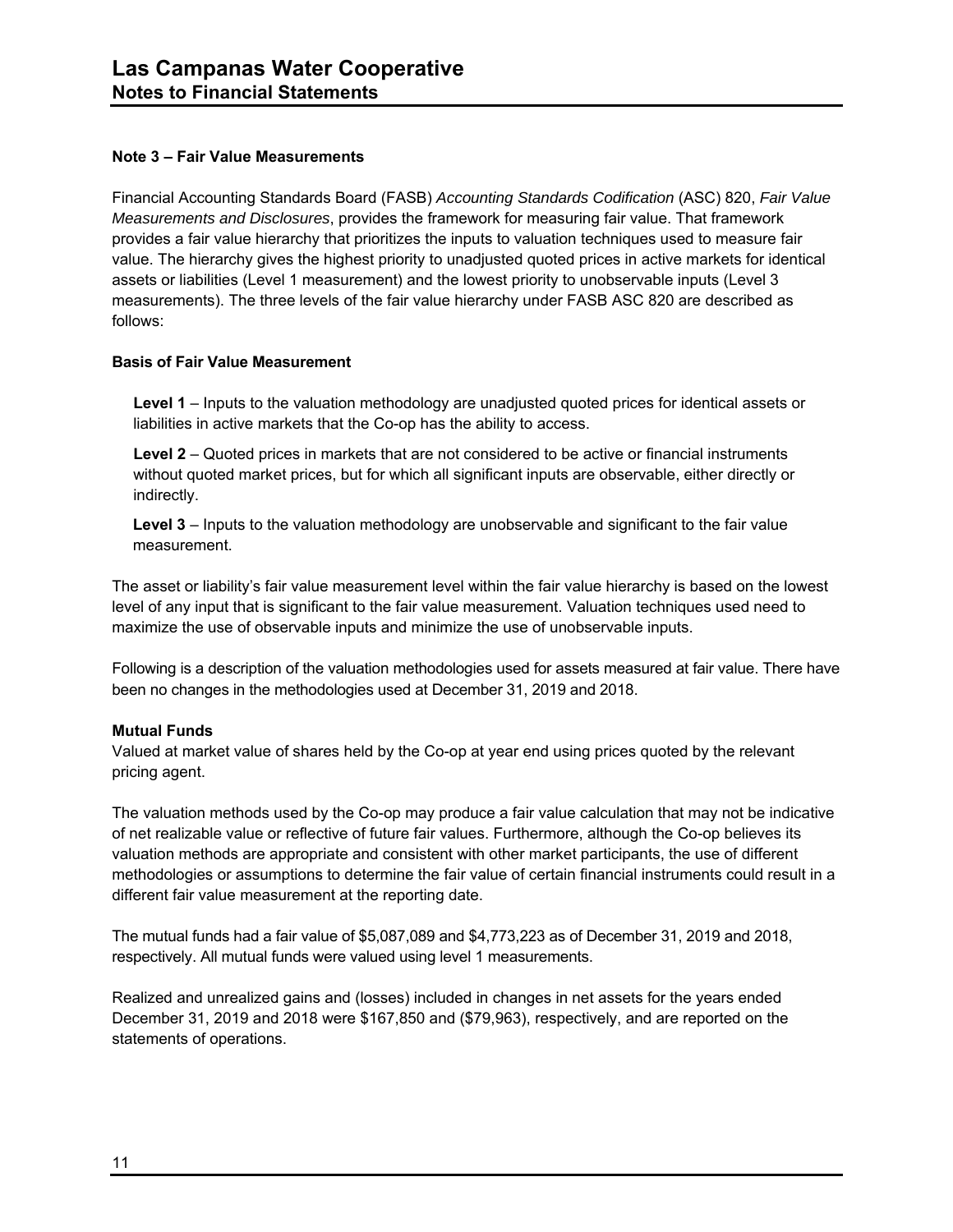#### **Note 4 – Accounts Receivable**

Accounts receivable consists of outstanding bills to members for water and sewer usage.

Receivables consisted of the following at December 31:

| Accounts receivable, members (net of<br>allowances of \$10,529 and \$10,549 in |                              | 2019       | 2018           |
|--------------------------------------------------------------------------------|------------------------------|------------|----------------|
|                                                                                | 2019 and 2018, respectively) | \$ 201.407 | 208,626<br>\$. |

Changes in the Cooperative's allowance for doubtful accounts are as follows at December 31:

|                                                                           | 2019           | 2018                     |
|---------------------------------------------------------------------------|----------------|--------------------------|
| Beginning balance<br>Bad debt expense<br>Accounts (written off) recovered | 10.549<br>(20) | 11,570<br>(292)<br>(729) |
| Ending balance                                                            | 10,529         | 10.549                   |

#### **Note 5 – Property and Equipment**

The following is a summary of Property and Equipment as of December 31, 2019 and 2018, respectively:

|                                 | For the Year Ended December 31, 2019 |               |             |                |
|---------------------------------|--------------------------------------|---------------|-------------|----------------|
|                                 | <b>Beginning</b>                     |               |             | Ending         |
|                                 | <b>Balance</b>                       | Additions     | Retirements | <b>Balance</b> |
| Furniture and equipment         | 803.962<br>\$                        | 111.370<br>\$ | \$          | 915.332<br>\$  |
| Collection and treatment system | 12,151,686                           |               |             | 12,151,686     |
| Water distribution system       | 5,451,880                            | 194,214       |             | 5,646,094      |
|                                 | 18,407,528                           | 305,584       |             | 18,713,112     |
| Accumulated depreciation        | (3,705,766)                          | (367,413)     |             | (4,073,179)    |
| Total fixed assets, net         | 14,701,762                           | (61, 829)     |             | 14,639,933     |

|                                 | For the Year Ended December 31, 2018 |                  |                    |                |
|---------------------------------|--------------------------------------|------------------|--------------------|----------------|
|                                 | Beginning                            |                  |                    | Ending         |
|                                 | <b>Balance</b>                       | <b>Additions</b> | <b>Retirements</b> | <b>Balance</b> |
| Furniture and equipment         | 757,703<br>S                         | 46.259<br>S      | \$                 | 803,962<br>S   |
| Collection and treatment system | 12,151,686                           |                  |                    | 12,151,686     |
| Water distribution system       | 5,225,714                            | 226,166          |                    | 5,451,880      |
|                                 | 18,135,103                           | 272,425          |                    | 18,407,528     |
| Accumulated depreciation        | (3,335,603)                          | (370, 163)       |                    | (3,705,766)    |
| Total fixed assets, net         | 14,799,500                           | (97, 738)        |                    | 14,701,762     |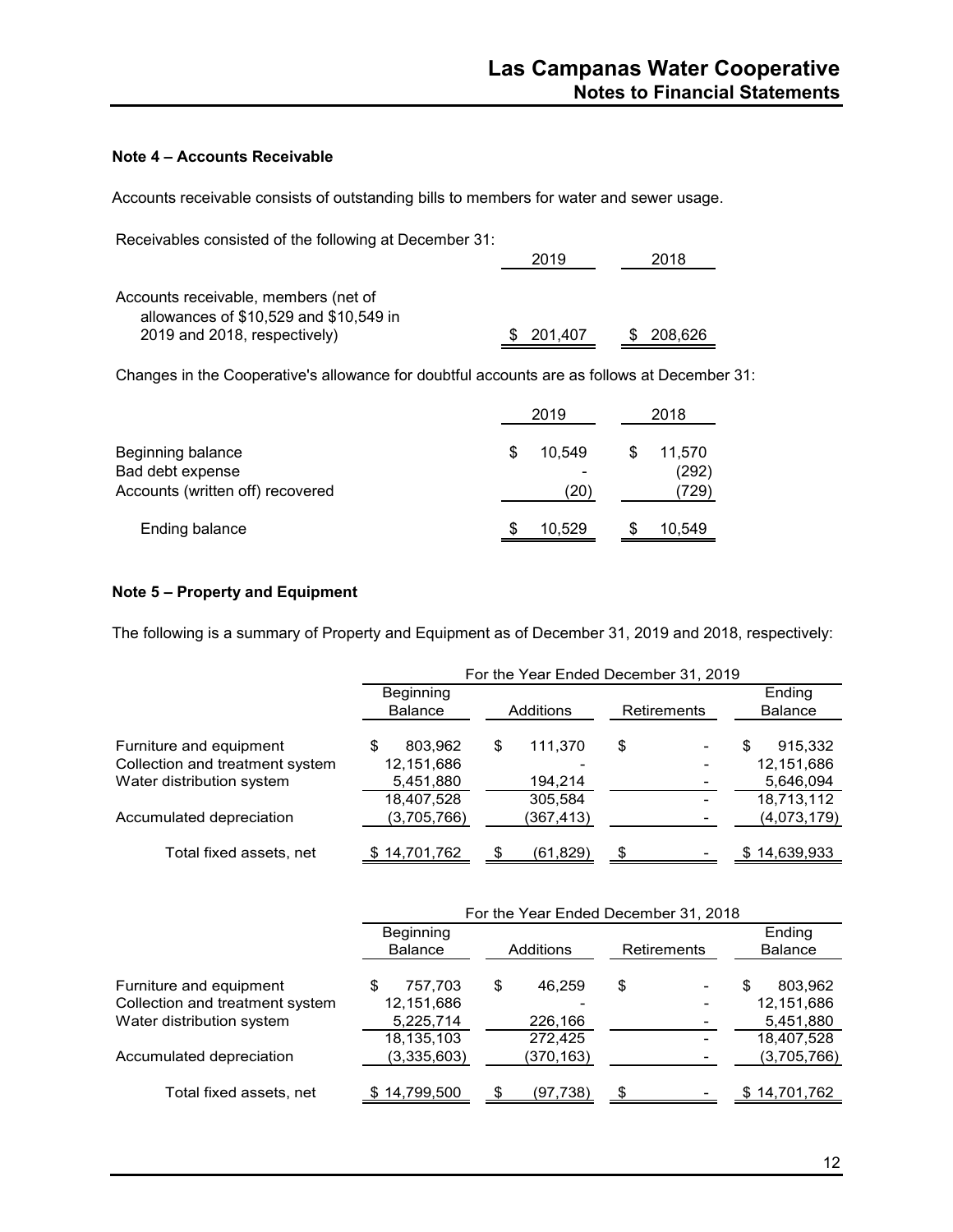#### **Note 6 – Operations, Maintenance, and Management Services Agreement**

The Co-op entered into an operation, maintenance, and management service agreement effective December 1, 2010, with Operations Management International, Inc. to manage, operate and maintain the wastewater collection, pumping and treatment facilities, water treatment facilities, distribution and metering system for the Co-op. The agreement was amended and restated October 28, 2015 for five years. The Co-op renewed this contract effective January 1,2020 for ten years. The base price is based on the terms outlined in the contract. Additionally, out of scope services are contracted for specific services.

As of December 31, 2019 and 2018, the Co-op incurred costs of \$611,853 and \$557,143, respectively, under the agreement for their services.

#### **Note 7 – Related Party Transactions**

#### **The Club at Las Campanas, Inc.**

The Club at Las Campanas, Inc. is a customer of the Co-op. The Co-op invoiced \$189,984 and \$211,035, respectively, for sewer and water services, including effluent water, leased water rights, and fees as of December 31, 2019 and 2018.

#### **Las Campanas Master Association**

The Las Campanas Master Association is a customer of the Co-op. The Co-op invoiced \$126,691 and \$95,308, respectively, for sewer and water services, and fees as of December 31, 2019 and 2018.

The Las Campanas Master Association and Co-op entered into an arrangement dated October 11, 2016 whereby certain changes were made to the May 2013 Agreement for Financial, Operational and Customer Support Services. These changes affected the basis of allocation of staff time from a "percentage of time" to a "functional allocation basis" and extended the allocations to six core functions: Customer Care Services, Financial Services, Human Resources/Operations Services, Gatehouse Services, Rent and Administrative Expense Services. As of December 31, 2019 and 2018, the Co-op paid \$0 and \$92,264, respectively, to the Las Campanas Master Association for the contractual costs, not including rent. The agreement was ended as of September 1, 2018.

#### **Note 8 – Commitments and Contingencies**

#### **Sewer System Interconnection Agreement**

The Las Campanas Sewer Cooperative entered into an agreement on February 26, 2008 with Suerte Del Sur Homeowner's Association (Suerte), a New Mexico nonprofit association, to connect to the Co-op's sewer system. Under the agreement, the Co-op will be required to collect, pump, treat and dispose of the sewage for the development and will receive usage fees for this. The Co-op will receive up to \$1.5 million in revenues one year following Suerte's filing of their plat with Santa Fe County, which has not yet occurred. Since the entire subdivision will not be platted at one time, the revenue will be received in phases. As of December 31, 2019 and 2018, the Co-op incurred and received no amounts under the agreement since no activity has yet occurred. This agreement expires in 2023.